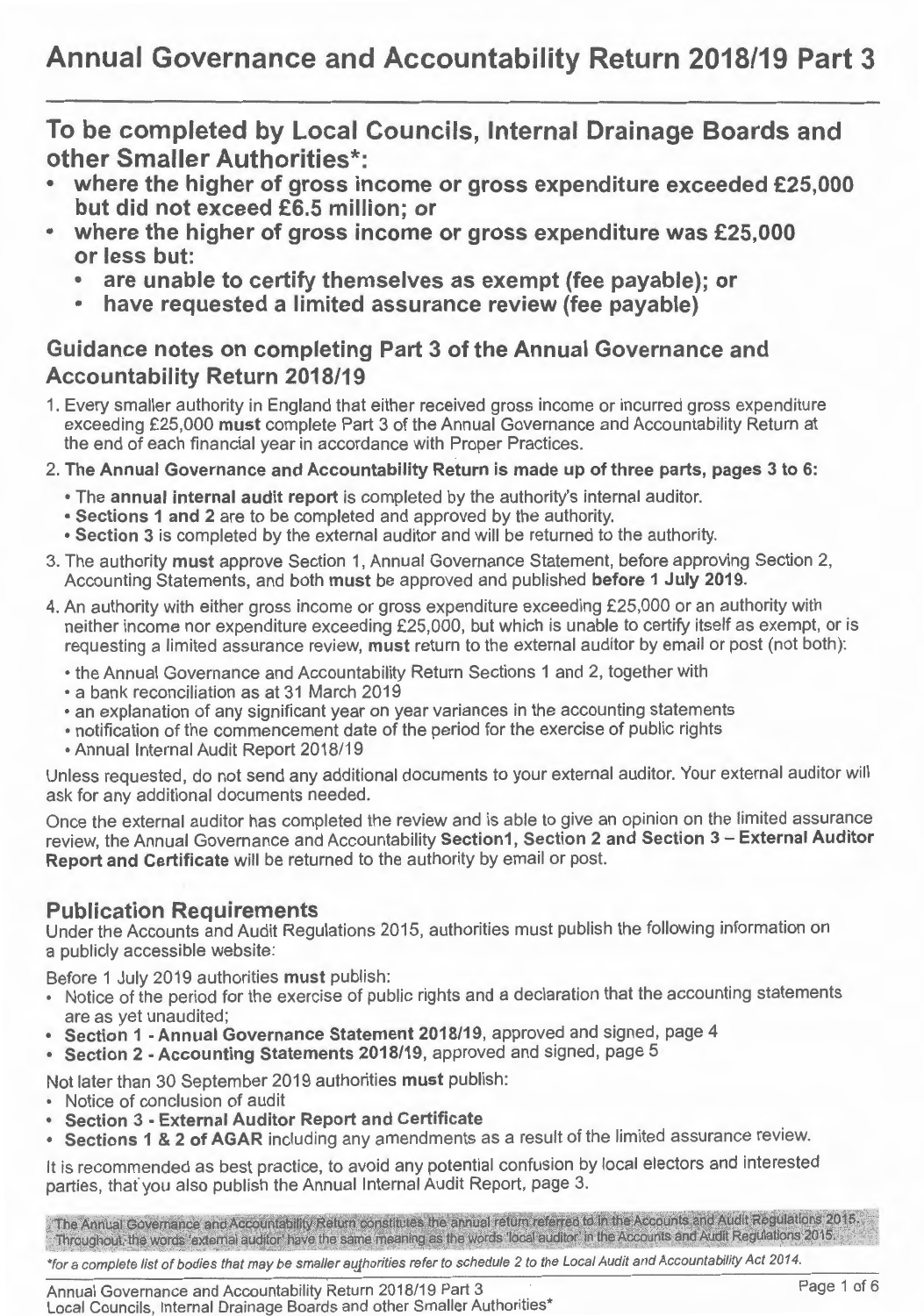## Guidance notes on completing Part 3 of the Annual Governance and Accountability Return 2018/19

- The authority must comply with Proper Practices in completing Sections 1 and 2 of this Annual Governance and Accountability Return. Proper Practices are found in the Practitioners' Guide\* which is updated from time to time and contains everything needed to prepare successfully for the financial year-end and the subsequent work by the external auditor.
- Make sure that the Annual Governance and Accountability Return is complete (i.e. no empty highlighted boxes), and is properly signed and dated. Where amendments are made by the authority to the AGAR after it has been approved by the authority and before it has been reviewed by the external auditor, the Chairman and RFO should initial the amendments and if necessary republish the amended AGAR and recommence the period for the exercise of public rights. If the Annual Governance and Accountability Return contains unapproved or unexplained amendments, it may be returned and additional costs will be incurred.
- The authority should receive and note the annual internal audit report if possible prior to approving the annual governance statement and before approving the accounts.
- Use the checklist provided below to review the Annual Governance and Accountability Return for completeness before returning it to the external auditor by email or post (not both).
- Do not send the external auditor any information not specifically requested. However, you must inform your external auditor about any change of Clerk, Responsible Financial Officer or Chairman, and provide relevant email addresses and telephone numbers.
- Make sure that the copy of the bank reconciliation to be sent to your external auditor with the Annual Governance and Accountability Return covers all the bank accounts. If the authority holds any short-term investments, note their value on the bank reconciliation . The external auditor must be able to agree the bank reconciliation to Box 8 on the accounting statements (Section 2, page 5). An explanation must be provided of any difference between Box 7 and Box 8. More help on bank reconciliation is available in the Practitioners' Guide\*.
- Explain fully significant variances in the accounting statements on page 5. Do not just send a copy of the detailed accounting records instead of this explanation. The external auditor wants to know that you understand the reasons for all variances. Include complete numerical and narrative analysis to support the full variance.
- If the external auditor has to review unsolicited information, or receives an incomplete bank reconciliation, or variances are not fully explained, additional costs may be incurred.
- Make sure that the accounting statements add up and that the balance carried forward from the previous year (Box 7 of 2018) equals the balance brought forward in the current year (Box 1 of 2019).
- The Responsible Financial Officer (RFO), on behalf of the authority, must set the period for the exercise of public rights . From the commencement date for a single period of 30 consecutive working days, the approved accounts and accounting records can be inspected. Whatever period the RFO sets it must include a common inspection period- during which the accounts and accounting records of all smaller authorities must be available for public inspection – of the first ten working days of July.
- The authority must publish the information required by Regulation 15 (2), Accounts and Audit Regulations 2015, including the period for the exercise of public rights and the name and address of the external auditor before 1 July 2019.

| Completion checklist - 'No' answers mean you may not have met requirements |                                                                                                                                                                                |        | <b>No</b> |
|----------------------------------------------------------------------------|--------------------------------------------------------------------------------------------------------------------------------------------------------------------------------|--------|-----------|
| All sections                                                               | Have all highlighted boxes have been completed?                                                                                                                                |        |           |
|                                                                            | Has all additional information requested, including the dates set for the period<br>for the exercise of public rights, been provided for the external auditor?                 | D.     |           |
| Internal Audit Report                                                      | Have all highlighted boxes been completed by the internal auditor and explanations provided?                                                                                   |        |           |
| Section 1                                                                  | For any statement to which the response is 'no', is an explanation provided?                                                                                                   |        |           |
| Section 2                                                                  | Has the authority's approval of the accounting statements been confirmed by<br>the signature of the Chairman of the approval meeting?                                          | F.     |           |
|                                                                            | Has an explanation of significant variations from last year to this year been provided?                                                                                        | ╱      |           |
|                                                                            | Has the bank reconciliation as at 31 March 2019 been reconciled to Box 8?                                                                                                      | ✓      |           |
|                                                                            | Has an explanation of any difference between Box 7 and Box 8 been provided?                                                                                                    | $\sim$ |           |
| Sections 1 and 2                                                           | Trust funds - have all disclosures been made if the authority as a body corporate is a<br>sole managing trustee? NB: do not send trust accounting statements unless requested. |        |           |

\*Governance and Accountability for Smaller Authorities in England- a Practitioners' Guide to Proper Practices, can be downloaded from www.nalc.gov.uk or from www.ada.org.uk

Annual Governance and Accountability Return 2018/19 Part 3 Page 2 of 6 Local Councils, Internal Drainage Boards and other Smaller Authorities\*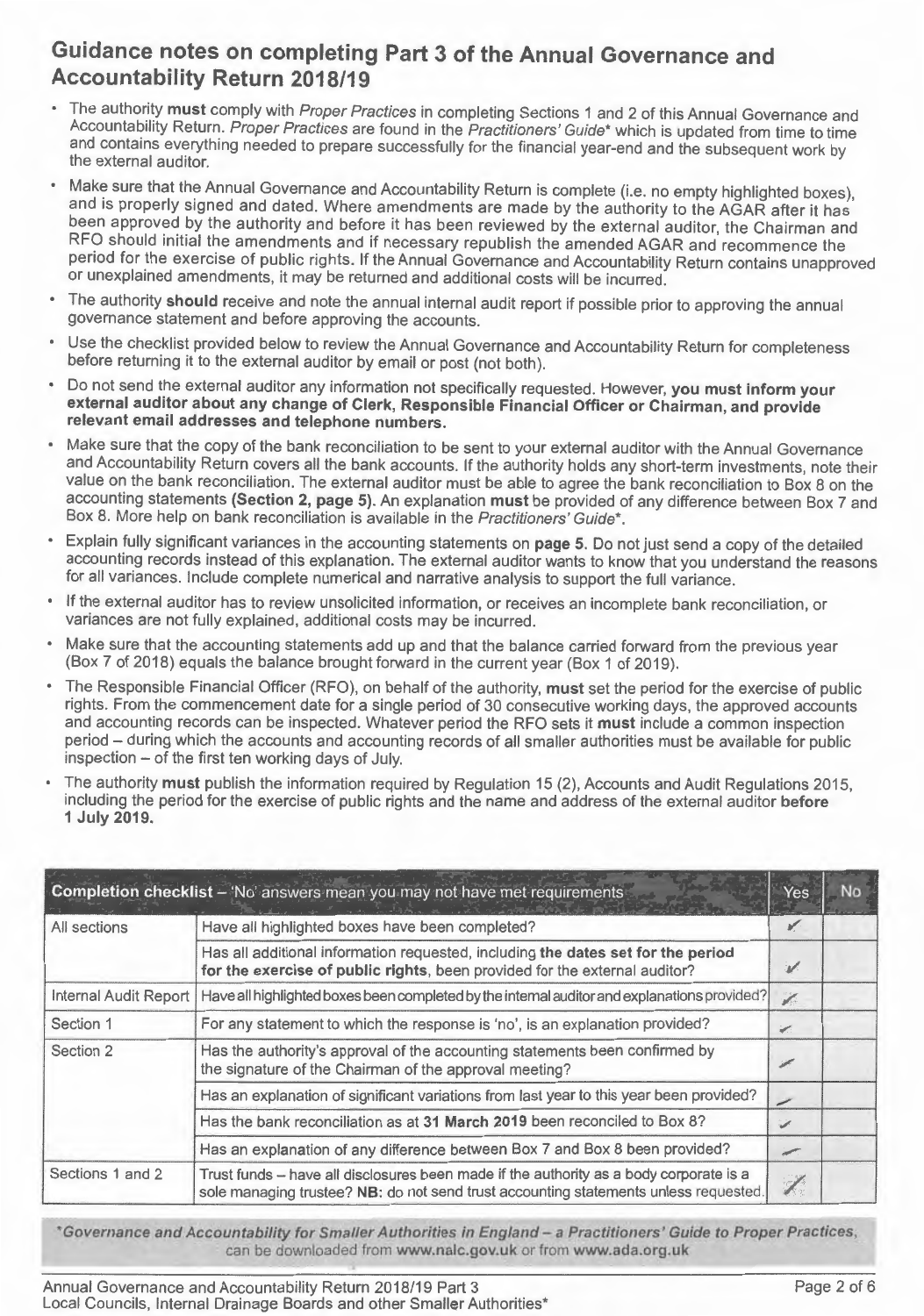# **Annual Internal Audit Report 2018/19**

# WIGGINTON PARISH COUNCH

This authority's internal auditor, acting independently and on the basis of an assessment of risk, carried out a selective assessment of compliance with relevant procedures and controls to be in operation **during** the financial year ended 31 March 2019.

The internal audit for 2018/19 has been carried out in accordance with this authority's needs and planned coverage. On the basis of the findings in the areas examined, the internal audit conclusions are summarised in this table. Set out below are the objectives of internal control and alongside are the internal audit conclusions on whether, in all significant respects, the control objectives were being achieved throughout the financial year to a standard adequate to meet the needs of this authority.

| Internal control objective                                                                                                                                                                                                                                                                                            |               | Agreed? Please choose<br>one of the following |                                                   |  |
|-----------------------------------------------------------------------------------------------------------------------------------------------------------------------------------------------------------------------------------------------------------------------------------------------------------------------|---------------|-----------------------------------------------|---------------------------------------------------|--|
|                                                                                                                                                                                                                                                                                                                       | Yes           | $No*$                                         | <b>Not</b><br>covered**                           |  |
| A. Appropriate accounting records have been properly kept throughout the financial year.                                                                                                                                                                                                                              | $\vee$        |                                               |                                                   |  |
| B. This authority complied with its financial regulations, payments were supported by invoices, all<br>expenditure was approved and VAT was appropriately accounted for.                                                                                                                                              | $\mathscr{I}$ |                                               |                                                   |  |
| C. This authority assessed the significant risks to achieving its objectives and reviewed the adequacy<br>of arrangements to manage these.                                                                                                                                                                            | $\checkmark$  |                                               |                                                   |  |
| D. The precept or rates requirement resulted from an adequate budgetary process; progress against<br>the budget was regularly monitored; and reserves were appropriate.                                                                                                                                               | $\checkmark$  |                                               |                                                   |  |
| E. Expected income was fully received, based on correct prices, properly recorded and promptly<br>banked; and VAT was appropriately accounted for.                                                                                                                                                                    |               |                                               |                                                   |  |
| F. Petty cash payments were properly supported by receipts, all petty cash expenditure was<br>approved and VAT appropriately accounted for.                                                                                                                                                                           |               |                                               | DERNY CASH<br>NU <sub>1</sub><br>$H E \in \Delta$ |  |
| G. Salaries to employees and allowances to members were paid in accordance with this authority's<br>approvals, and PAYE and NI requirements were properly applied.                                                                                                                                                    | $\checkmark$  |                                               |                                                   |  |
| H. Asset and investments registers were complete and accurate and properly maintained.                                                                                                                                                                                                                                | $\sqrt{}$     |                                               |                                                   |  |
| I. Periodic and year-end bank account reconciliations were properly carried out.                                                                                                                                                                                                                                      | $\checkmark$  |                                               |                                                   |  |
| J. Accounting statements prepared during the year were prepared on the correct accounting basis<br>(receipts and payments or income and expenditure), agreed to the cash book, supported by an<br>adequate audit trail from underlying records and where appropriate debtors and creditors were<br>properly recorded. |               |                                               |                                                   |  |
| K. IF the authority certified itself as exempt from a limited assurance review in 2017/18, it met the<br>exemption criteria and correctly declared itself exempt. ("Not Covered" should only be ticked<br>where the authority had a limited assurance review of its 2017/18 AGAR)                                     |               |                                               | $\checkmark$                                      |  |
| L. During summer 2018 this authority has correctly provided the proper opportunity for<br>the exercise of public rights in accordance with the requirements of the Accounts and<br>Audit Regulations.                                                                                                                 |               |                                               | Not applicable                                    |  |
| M. (For local councils only)<br>Trust funds (including charitable) - The council met its responsibilities as a trustee.                                                                                                                                                                                               | Yes           | <b>No</b>                                     | Not applicable                                    |  |

For any other risk areas identified by this authority adequate controls existed (list any other risk areas on separate sheets if needed).

Date(s) internal audit undertaken

09/10/18 09/04/19

Name of person who carried out the internal audit JANE & BENNETT<br>YORK *LUIRE* WTERNAL AVSIT

Signature of person who carried out the internal audit

 $Date$   $09/04/19$ 

\*If the response is 'no' you must include a note to state the implications and action being taken to address any weakness in control identified (add separate sheets if needed).

\*\*Note: If the response is 'not covered' please state when the most recent internal audit work was done in this area and when it is next planned, or, if coverage is not required, the annual internal audit report must explain why not (add separate sheets if needed).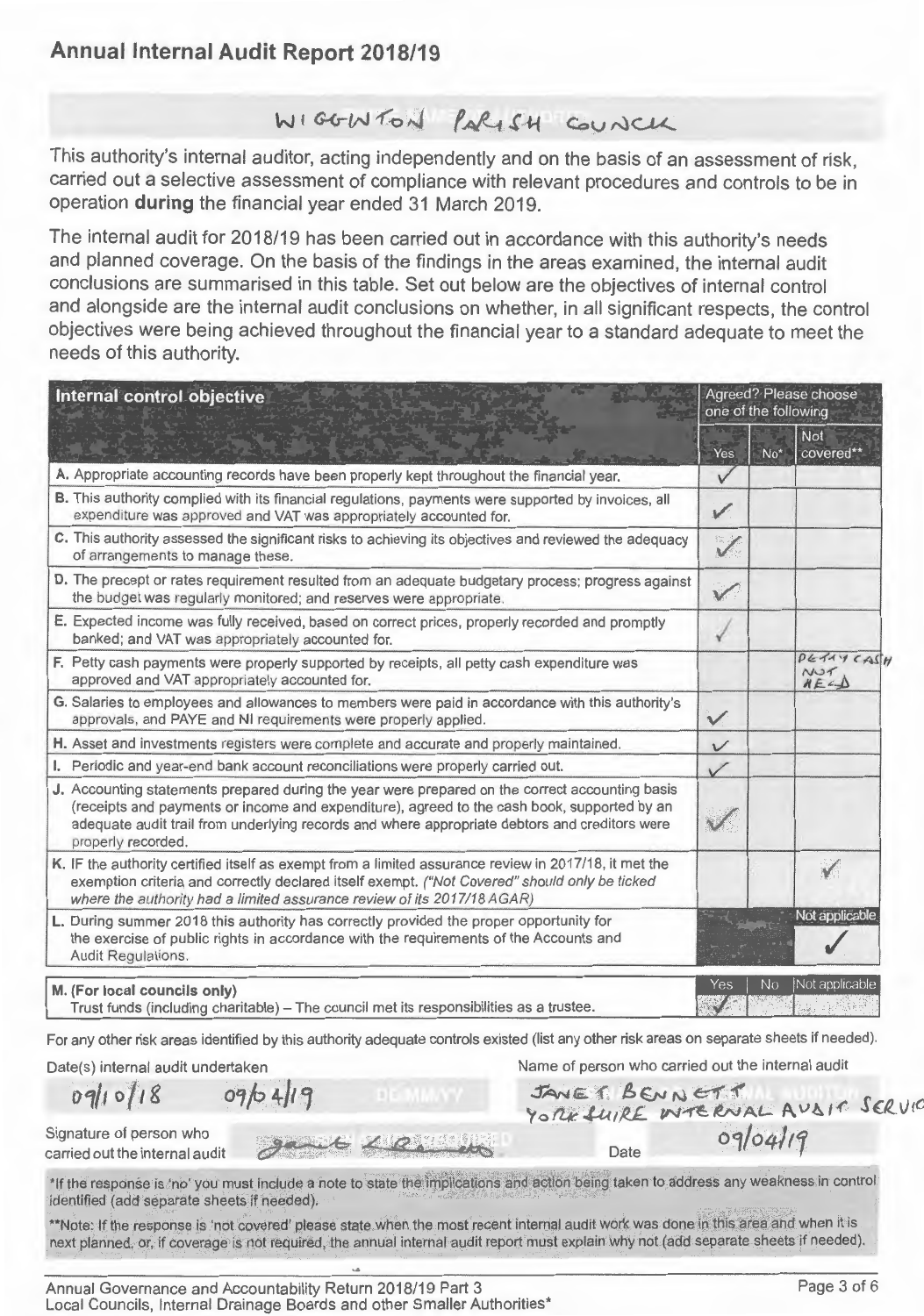# **Section 1 - Annual Governance Statement 2018/19**

We acknowledge as the members of:

WIGGINES PARISH COLORIL

our responsibility for ensuring that there is a sound system of internal control, including arrangements for respect to the Accounting Statements for the year ended 31 March 2019, that:

| the preparation of the Accounting Statements. We confirm, to the best of our knowledge and belief, with<br>respect to the Accounting Statements for the year ended 31 March 2019, that:                                                                                                                        |              |                 |                                                                                                                                                                                               |                                                                                                                                 |  |
|----------------------------------------------------------------------------------------------------------------------------------------------------------------------------------------------------------------------------------------------------------------------------------------------------------------|--------------|-----------------|-----------------------------------------------------------------------------------------------------------------------------------------------------------------------------------------------|---------------------------------------------------------------------------------------------------------------------------------|--|
|                                                                                                                                                                                                                                                                                                                | Yes          | Agreed<br>$No*$ |                                                                                                                                                                                               | 'Yes' means that this authority:                                                                                                |  |
| 1. We have put in place arrangements for effective financial<br>management during the year, and for the preparation of<br>the accounting statements.                                                                                                                                                           | s            |                 | prepared its accounting statements in accordance<br>with the Accounts and Audit Regulations.                                                                                                  |                                                                                                                                 |  |
| 2. We maintained an adequate system of internal control<br>including measures designed to prevent and detect fraud<br>and corruption and reviewed its effectiveness.                                                                                                                                           | V.           |                 | made proper arrangements and accepted responsibility<br>for safeguarding the public money and resources in<br>its charge.                                                                     |                                                                                                                                 |  |
| 3. We took all reasonable steps to assure ourselves<br>that there are no matters of actual or potential<br>non-compliance with laws, regulations and Proper<br>Practices that could have a significant financial effect<br>on the ability of this authority to conduct its<br>business or manage its finances. |              |                 | has only done what it has the legal power to do and has<br>complied with Proper Practices in doing so.                                                                                        |                                                                                                                                 |  |
| 4. We provided proper opportunity during the year for<br>the exercise of electors' rights in accordance with the<br>requirements of the Accounts and Audit Regulations.                                                                                                                                        | J.           |                 | during the year gave all persons interested the opportunity to<br>inspect and ask questions about this authority's accounts.                                                                  |                                                                                                                                 |  |
| 5. We carried out an assessment of the risks facing this<br>authority and took appropriate steps to manage those<br>risks, including the introduction of internal controls and/or<br>external insurance cover where required.                                                                                  |              |                 | considered and documented the financial and other risks it<br>faces and dealt with them properly.                                                                                             |                                                                                                                                 |  |
| 6. We maintained throughout the year an adequate and<br>effective system of internal audit of the accounting<br>records and control systems.                                                                                                                                                                   |              |                 | arranged for a competent person, independent of the financial<br>controls and procedures, to give an objective view on whether<br>internal controls meet the needs of this smaller authority. |                                                                                                                                 |  |
| 7. We took appropriate action on all matters raised<br>in reports from internal and external audit.                                                                                                                                                                                                            | $\checkmark$ |                 | responded to matters brought to its attention by internal and<br>external audit.                                                                                                              |                                                                                                                                 |  |
| 8. We considered whether any litigation, liabilities or<br>commitments, events or transactions, occurring either<br>during or after the year-end, have a financial impact on<br>this authority and, where appropriate, have included them<br>in the accounting statements.                                     |              |                 | disclosed everything it should have about its business activity<br>during the year including events taking place after the year<br>end if relevant.                                           |                                                                                                                                 |  |
| 9. (For local councils only) Trust funds including<br>charitable. In our capacity as the sole managing<br>trustee we discharged our accountability<br>responsibilities for the fund(s)/assets, including<br>financial reporting and, if required, independent<br>examination or audit.                         | Yes<br>V     | No              | N/A                                                                                                                                                                                           | has met all of its responsibilities where, as a body<br>corporate, it is a sole managing trustee of a local<br>trust or trusts. |  |

\*Please provide explanations to the external auditor on a separate sheet for each 'No' response and describe how the authority will address the weaknesses identified. These sheets should be published with the Annual Governance Statement.

This Annual Governance Statement was approved at a meeting of the authority on:

Signed by the Chairman and Clerk of the meeting where approval was given:

*t6 . o '+* **r9** 

and recorded as minute reference: Chairman

**f'a{t97C c** clerk **clerk** 



| Other information required by the Transparency Codes (not part of Annual Governance Statement) |
|------------------------------------------------------------------------------------------------|
| Authority web address                                                                          |
| www wiggistosperiologist cit. org. UK                                                          |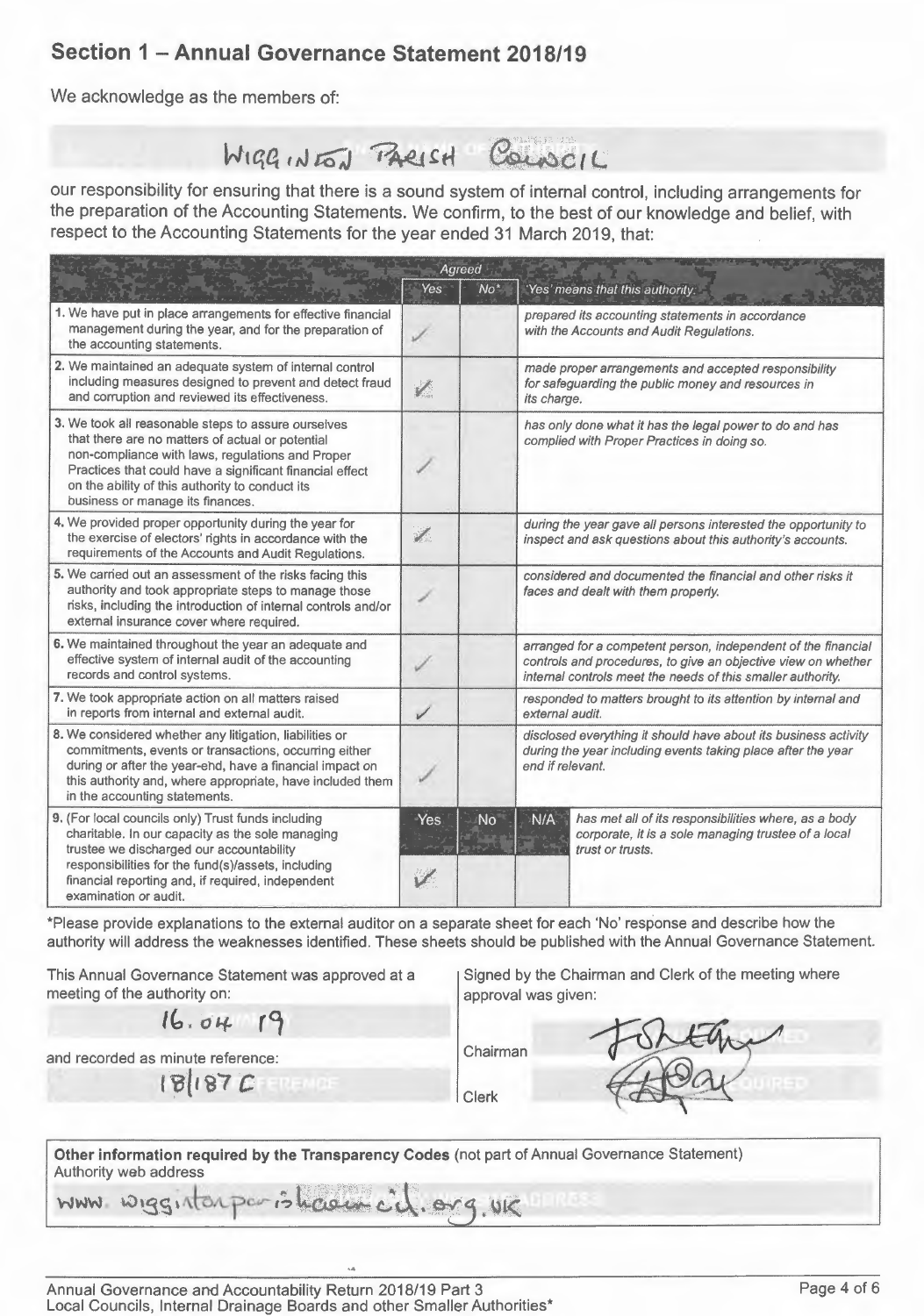#### **Section 2- Accounting Statements 2018/19 for**

|                                                                                        | Year ending             |                       | Notes and guidance                                                                                                                                                                               |  |  |
|----------------------------------------------------------------------------------------|-------------------------|-----------------------|--------------------------------------------------------------------------------------------------------------------------------------------------------------------------------------------------|--|--|
|                                                                                        | 31 March<br>2018<br>£ - | 31 March<br>2019<br>£ | Please round all figures to nearest £1. Do not leave any<br>boxes blank and report £0 or Nil balances. All figures must<br>agree to underlying financial records.                                |  |  |
| 1. Balances brought<br>forward                                                         | 119021                  | 130648                | Total balances and reserves at the beginning of the year<br>as recorded in the financial records. Value must agree to<br>Box 7 of previous year.                                                 |  |  |
| 2. (+) Precept or Rates and<br>Levies                                                  | 50431                   | \$204                 | Total amount of precept (or for IDBs rates and levies)<br>received or receivable in the year. Exclude any grants<br>received.                                                                    |  |  |
| 3. (+) Total other receipts                                                            | 28079                   | 35991                 | Total income or receipts as recorded in the cashbook less<br>the precept or rates/levies received (line 2). Include any<br>grants received.                                                      |  |  |
| 4. (-) Staff costs                                                                     | $-12927$                | 1447s                 | Total expenditure or payments made to and on behalf of<br>all employees. Include salaries and wages, PAYE and NI<br>(employees and employers), pension contributions and<br>employment expenses. |  |  |
| 5. (-) Loan interest/capital<br>repayments                                             | D                       | $\bigcap$             | Total expenditure or payments of capital and interest<br>made dunng the year on the authority's borrowings (if any).                                                                             |  |  |
| 6. (-) All other payments                                                              | $-53956$                | $-75078$              | Total expenditure or payments as recorded in the cash-<br>book less staff costs (line 4) and loan interest/capital<br>repayments (line 5).                                                       |  |  |
| $7.$ (=) Balances carried<br>forward                                                   | 130648                  | 129133                | Total balances and reserves at the end of the year. Must<br>equal $(1+2+3) - (4+5+6)$ .                                                                                                          |  |  |
| 8. Total value of cash and<br>short term investments                                   | 130648                  | 129/33                | The sum of all current and deposit bank accounts, cash<br>holdings and short term investments held as at 31 March -<br>To agree with bank reconciliation.                                        |  |  |
| 9. Total fixed assets plus<br>long term investments<br>and assets                      | 69091                   | 69273                 | The value of all the property the authority owns $-$ it is made<br>up of all its fixed assets and long term investments as at<br>31 March.                                                       |  |  |
| 10. Total borrowings                                                                   |                         |                       | The outstanding capital balance as at 31 March of all loans<br>from third parties (including PWLB).                                                                                              |  |  |
| 11. (For Local Councils Only) Disclosure note<br>re Trust funds (including charitable) |                         | No.<br>Yes            | The Council, as a body corporate, acts as sole trustee for<br>and is responsible for managing Trust funds or assets.                                                                             |  |  |
|                                                                                        |                         |                       | N.B. The figures in the accounting statements above do<br>not include any Trust transactions.                                                                                                    |  |  |

I certify that for the year ended 31 March 2019 the Accounting | Statements in this Annual Governance and Accountability Return have been prepared on either a receipts and payments or income and expenditure basis following the guidance in Governance and Accountability for Smaller Authorities- a Practitioners' Guide to Proper Practices and present fairly the financial position of this authority.

Signed by Responsible-Financial Officer before being presented to the authority for approval

 $16$ 

Date

I confirm that these Accounting Statements were approved by this authority on this date:

**(b, o4"· r 7** 

as recorded in minute reference:

**18(t'8r c** 

Signed by Chairman of the meeting where the Accounting Signed by Chairman of the meeting where the Account<br>Statements were approved<br>statements of the contract of the contract of the contract of the contract of the contract of the contract of

Annual Governance and Accountability Return 2018/19 Part 3 Page 5 of 6 Local Councils, Internal Drainage Boards and other Smaller Authorities\*

04

 $\mathsf{I}^{\mathsf{G}}$